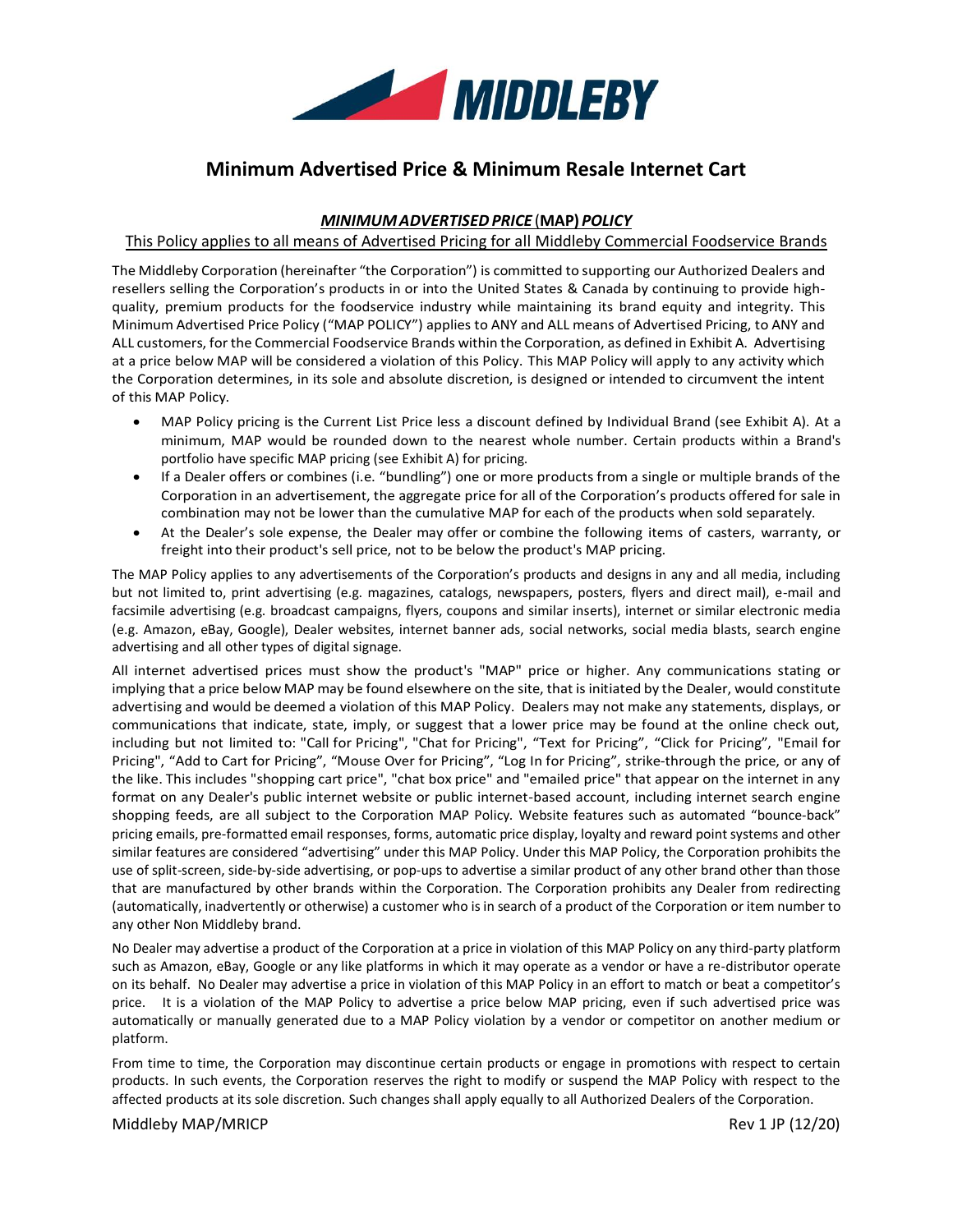

# *MINIMUM RESALE INTERNET CART PRICE* (**MRICP**) *POLICY*

As Brand applicable, the Minimum Resale Internet Cart Price ("MRICP") applies to the final internet check out prices regardless of providing a customer "log in", membership, or similar (i.e., shopping cart prices, chat box prices, emailed prices, and prices on the internet website or search engines) of the Corporation's products. The Corporation requires that when Dealers sell select products (see Exhibit A) through internet sales that these products are subject to MRICP and are sold at a Brand defined discount (see Exhibit A) rounded down to the nearest whole number off the Current List Price. This MRICP Policy will apply to any activity which the Corporation determines, in its sole and absolute discretion, is designed or intended to circumvent the Intent of this MRICP Policy.

The MAP Policy and MRICP Policy apply only to advertised prices and do not apply to the price at which the products are actually sold or offered for sale to an individual customer at a Dealer's place of business, including contract negotiations, or negotiations in the field. The decision to implement and enforce the MAP Policy and MRICP Policy is solely to protect the Corporation's brands, reputation and competitiveness and the Authorized Dealers who promote and sell our products based on quantitative and qualitative factors.

### POLICY VIOLATIONS

These MAP and MRICP Policies are not Intended as, nor are they to be construed as, an attempt by the Corporation to set advertised or resale prices or an agreement between the Corporation and any Authorized Dealer or other party. In addition, the Corporation will not accept any assurances of compliance with these MAP or MRICP Policies from any Authorized Dealer. Each Authorized dealer must independently choose whether to comply with the terms of these MAP and MRICP Policies. These MAP and MRICP Policies are not negotiable and will not be altered for any individual Authorized Dealer.

The Corporation, or its agent(s), will conduct a reasonable investigation in response to a suspected MAP and MRICP Policy violation. Failure to cooperate by any Authorized Dealer, including retaliatory actions by any Authorized Dealer with the Corporation's investigation will be considered an additional violation.

Failure to meet the terms and conditions of the MAP and MRICP Policies will result in full, unconditional enforcement of the penalties described below. The event of a violation will be determined solely by the Corporation.

Dealer will be subject to penalties (over a 12-month period) up to and including but not limited to:

- 1st violation: The Corporation at a minimum will issue an email communication to the non-compliant dealer requesting their compliance to the MAP and MRICP Policies. Failure to comply within 48 hours (2 days) or a repeated offense within a 30 day period will be considered a 2nd violation.
- 2<sup>nd</sup> violation: The Corporation at a minimum will issue an email notification to the non-compliant dealer, from the corporation or by the individual brand, requesting their compliance to the MAP and MRICP Policies and will hold all shipments from that Brand and or the Corporation, until all violations are resolved. Failure to comply within 48 hours (2 days) or a repeated offense within a 6 month period will be considered a 3rd violation.
- $\bullet$  3<sup>rd</sup> violation and each violation thereafter: The Corporation, or the brand, at a minimum will issue an email notification to the non-compliant dealer and applicable buying group as applicable requiring their compliance to the MAP and MRICP Policies and will result in **(a) dealer's net pricing being increased to standard Brand market discount (see Exhibit A) off ALL Middleby Corporation Brands published List Price and (b) any and ALL available rebates, marketing incentives, or program dollars (accrued or due in total) will be forfeited.** Failure to comply within 48 hours (2 days) or a repeated offense within a 12-month period, The Corporation at a minimum will issue an email notification to the non-compliant dealer and applicable buying group as applicable informing them of the a) indefinite suspension of their account with Middleby Corporation and b) permission to use the Corporation's brand trademarks, trade names, corporate logos, product images and product content will be indefinitely revoked. Reinstatement of the account, preferred pricing and applicable incentives or rebates may be re-evaluated by the Corporation in its sole discretion after 30 days.